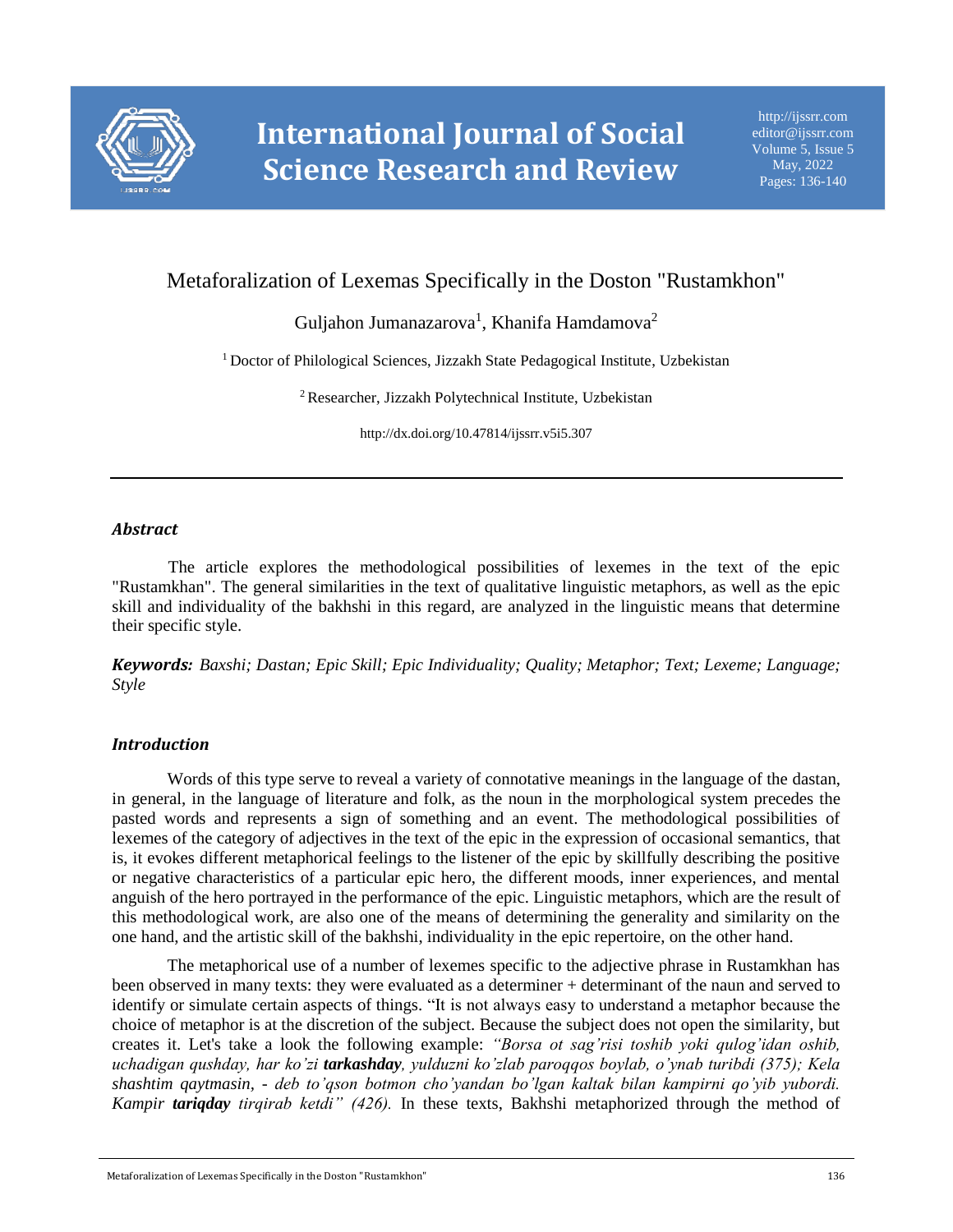

analogy in describing the specific behavior and physiological state of epic heroes. The definition of the lexeme *tarkhash* is used in the "Explanatory dictionary of the Uzbek language" in the sense of stubbornness, stubbornness, *tarkhashlik* - stubbornness, inversion. However, the dictionary does not explain the lexeme of *tariq*. The epic lexeme of quality, which has the nature of semantic meaning in the text, was expressed and metaphorized in the process of singing the epic. Consequently, the worldview, idea, spiritual world, aesthetic ideal of a certain "artist" is reflected in every image, in every visual medium" [1].

When speaking of the linguistic nature of metaphorized lexemes in the epic text, it is necessary to take into account the fact that there must be certain similarities and coherent semas between the two evaluated words when the metaphorized lexeme first requires a metaphorical word to reveal its illuminating product. In this context, Bakhshi has made effective use of metaphors that are actively used in oral or traditional epics in the process of singing, to enhance the affectiveness of the narrative, to provide epic art in the performance, and ultimately to create a unique and appropriate style. The following texts from the epic fully confirm our views in this regard: *"Bir yurtdan bir yurtga og'ishib qolgan, podsholarning naznida betayin (tayinsiz) odam bo'lsa, bu bizning odamimiz deb yig'lab olar edi" (407); "Qaysar Rustam ushlab olib, // O'zga jallodning barisin, // Qilich damidan o'tkarib (388); Qilar Rustam g'ayrati // kegacha berib kelsam, deb" (396); "Oltin taxtli kulbalarim vayrondir, // Oyimlarning xasta ko'ngli xayrondir".* The metaphorical semantic aspects of the lexemes highlighted in the text were expressed in a specific style in the lexical environment. These lexemes, which are actively used in the language of the people and in the text of traditional epics, are used in "Rustamkhan" in a metaphorical sense, they acted as a pragmatic bridge to convey the ideological and artistic purpose of the bakhshi in the process of improvisation.

The skill of the folk singer in the performance of the epic is that he was able to skillfully embody the similarity between the original and portable meanings of the metaphorical lexeme in the eyes of his listeners. Only the metaphors formed after this process served to increase the artistic value of the epic language. Here we observe the metaphorized linguistic features of a single sweet lexeme: *O'tar dunyo o'tarini o'ylading, // Qiyomat deb, shirin joning qiynading (423); Qattiq kunda holim tangdir // Jon shirindir, boshim gangdir (385).* In the text of the epic, the Persian *jon* lexeme, which means spirit, life, power, formed a metaphor combined with the Persian word *shirin*, which means delicious, sweet, pleasant.

In the process of singing the epic, especially when skillfully describing certain behaviors, psyches, and inner experiences of epic heroes in the epic text of the compound *shirinjon*, he uses the meaning of oral speech in an occasional way, through which he is able to emphasize that "life" is a priceless blessing: *"Jon shirin Xuroyim ko'zini ochgan yo'q edi, tig' tegmasa ham, o'lim halokatiga kelib edi, hech nima qulog'iga kirmay qolib edi" (387); To'lgan o'xshay paymona // Shirin tandan uziladi, // Birga yurgan shirin jon –*  $a$  *(384). The <i>shirin* lexeme in the text came with the word *jon*, revealing a connotative meaning of "joyful". Consequently, "since the connotative meaning is a verbal meaning, it cannot be limited, i.e. if one lexeme has the same connotative meaning in one speech situation, it may have a different connotative meaning in another speech situation [2]".

The epic also uses adjectives and metaphors to describe the spiritual world of the epic heroes, the Islamic precepts that give rise to their belief in the holy religion: *"Bu podshomiz nabiy rahmat yigitdir" (368); Uch kun bo'ldi yanginomoz boshladim, // Yaxshilik yo'llarin mahkam ushladim (358);* In the first sentence, Bakhshi uses the metaphorization of the phrase "*nabi rahmat*" to mean "saint", "prophet", while in the second text, the genetic basis of the *namaz* lexeme is 1) a set of five daily Muslim prayers and each of them; 2) formed a metaphorical meaning according to the 2nd semantic meaning of prayer semantics in general.

In the epic narration of certain events in the epic, the actions of certain epic heroes, in describing their appearance, also used qualitative metaphors very effectively and purposefully to make them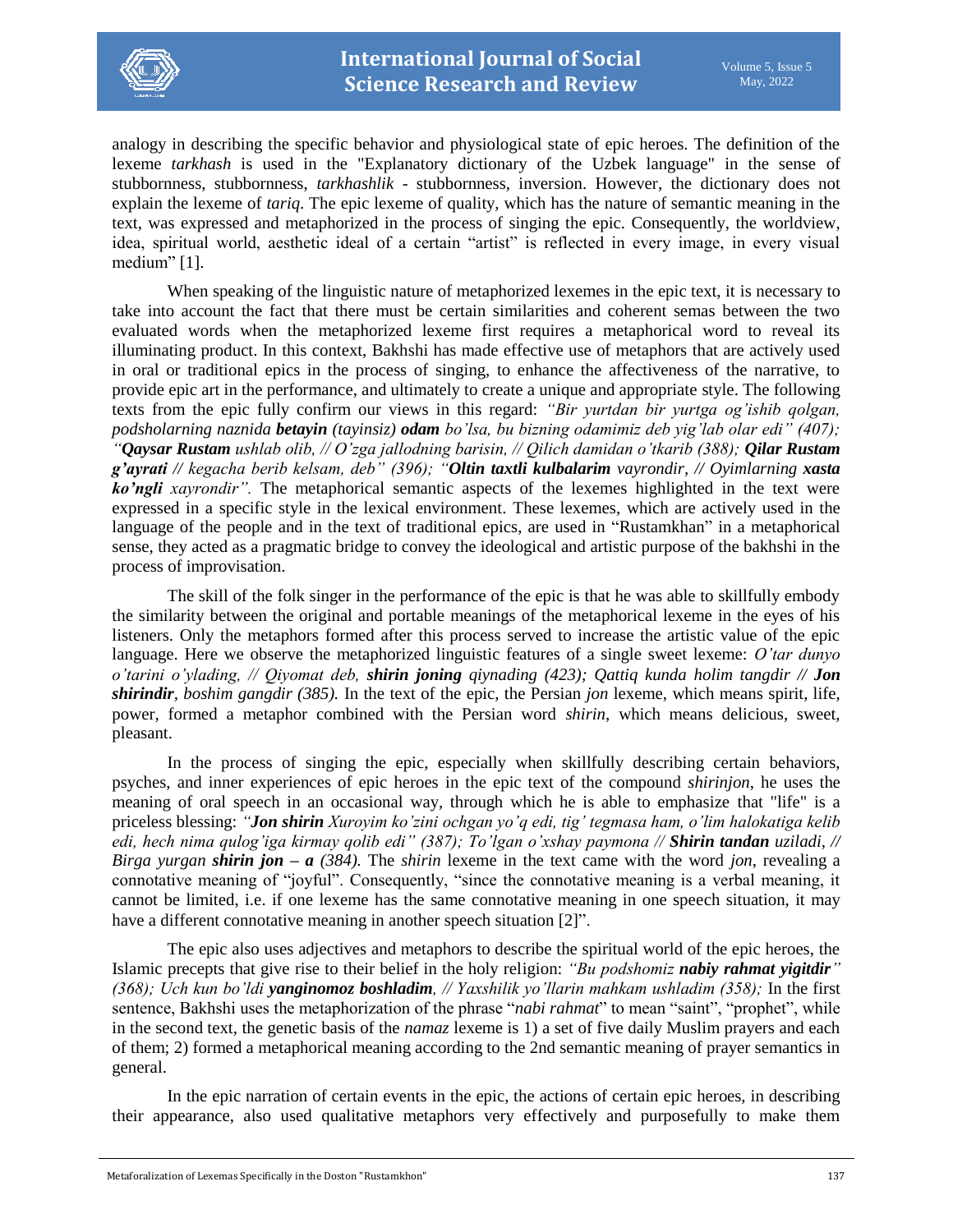

interesting to the listener; *"Tunovchi ko'rgani gavshona qalandar, telpagi qaqqayib, egasining qoshida o'tiribdi (441); Men yotarman ochiq g'orlarga kirib, // O'liklarman bu zamon birga bo'lib (428); e, bolang qursin! Haybati-siyosatiga odam yaqin borib bo'lmaydi. Bir qaradi, ko'zi yomon o'tkir ekan, jonim chiqib ketayozdi(426); Dorning ostida dustaman yotgan enasi bag'rini ko'tarib, quchog'ini yozib, "Rustam" deb chaqirib turibdi" (390).* In the first of these examples, taken as an example from the epic, the lexeme *gavshona* used a metaphorical meaning to symbolically express the meaning of "energetic". Information on the semantic structure of this lexeme is not provided in all editions of the "Explanatory Dictionary of the Uzbek language". Nevertheless, it is well known that this lexeme serves to express meanings in oral speech, in the text of traditional epics, such as *"guarded", "energetic", "from the fullest"*. The semantic structure of the "ochiq" lexeme in the second example of the text is as follows: **Ochiq** - 1) Not covered, not blocked by anything; 2) not hidden, not fastened, unlocked; 3) bare; 4) not closed, open; 5) cracked, opened; 6) mobile; clear; exactly; obviously; 7) true, real [3]. The 1st sema in this commentary is the genetic semaphore of the *ochiq* lexeme. Sema 6 served as the basis for the emergence of the meaning of the metaphorical product in the text. In the genetic semantics of the *o'tkir* lexeme in the third text 1) well-cut, sharp; 2) pointed tip, pointed; 3) strong, having a strong effect on taste, smell, hearing and other sensory organs; 4) level of mental and other effects; high strength: strong; 5) talented, highly capable; 6) high level, with a high level of profession, knowledge, etc .: strong; 7) Formed a metaphorical meaning according to the 5th semantic meaning of semantics such as sharp (male name) [3].

We see that in the epic narrative of the bakhshi epic, the adjective was able to create metaphorical meanings from a variety of contexts in order to ensure the expressiveness of the language in order to be understandable and effective to the listener. Indeed, "The main feature of qualitative lexemes is the creation of a portable meaning in the text, along with the expression of the character" [4].

While studying the adjectives and metaphors in the text of the epic "Rustamkhan", we recognized that they can be expressed in an expanded form of words and even sentences. In them, we exaggerated the metaphorical meaning during the performance of the bakhshi's epic, and observed that certain images in the epic narrative served to increase the audience's style of impression, their interest in the events that took place. Consequently, "the appropriate and rational use of quality lexemes in the speech process, including in the literary text, is one of the important means of enhancing methodological effectiveness, meaningful reinforcement. As the possibilities of using language tools in speech expand over time, qualitative lexemes also increase the scope of speech sensitivity with new occasional semantics. This indicates the need to continue observations on qualitative lexemes in the future on the basis of new materials [2].

We see that Bakhshi created a unique style in which he was able to effectively use quality metaphors in the epic description of certain actions, psyche, intentions, inner and outer appearance of epic heroes. As a result, he managed to increase the lexical richness of the epic, to provide art and imagery in the performance and text.

In the process of studying the metaphors of word groups in the text of the epic, we came across two different types of their examples: simple and complex metaphors. Simple metaphors consist of a single lexeme in the form, and the words belonging to the category of noun, adjective, verb, form, which we have considered above, belong to this group. "According to the structure of complex, that is, expanded metaphors, there are more than one word, and it can be found mainly in the form of a phrase, a compound sentence, a sentence" [5].

The main part of expanded metaphors is compound metaphors. Linguist G.Jumanazarova, who studied the linguopoetics of folk epics, studied compound metaphors in three groups according to the nature of their structure: adjective, isophalic and accusative [6]. Researcher Bobur Nodir oglu Suleymanov on the linguistic features of extended metaphors also recommended some observations in his dissertation research to the scientific community [7]. "A characteristic feature of expanded metaphors is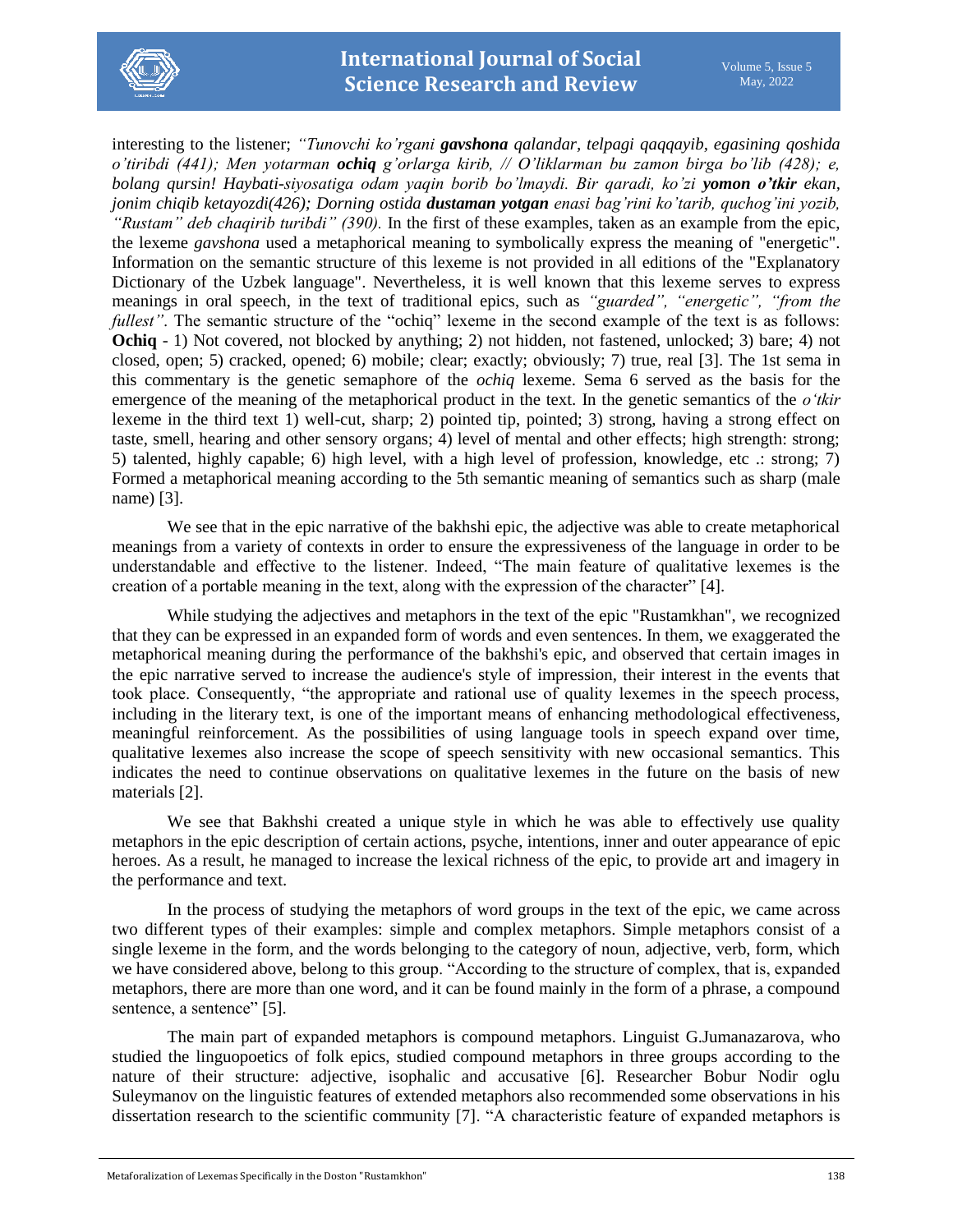

that the linguist B.Umurkulov notes that the word metaphor expresses a metaphorical meaning as a result of a strong connection with the word to which it is connected. The original metaphorical meaning is realized when the word metaphor itself enters into a grammatical connection with the connected word. Expanded metaphors are mainly connected by a follow-up link, and the subordinate part represents a metaphorical meaning. For example, in expanded metaphors such as *bahor, yurar, daryo, chopadi, yel shivirlar, kurash oqadi, poezd uchadi, qushlar so'ylar*, the meaning of the subordinate clause has shifted" [8].

In the process of singing the epic "Rustamkhan", Bakhshi was able to use wonderful examples of expanded metaphors, based on tradition. As a result, he was able to demonstrate his ability to choose words more broadly, to provide imagery and imagery in the plot of the epic, to express deep meaning in short, concise sentences. Consider the following examples from the text of the epic: *Qay tarafda bunda kelar ajdahar? // Chirpinib turibdi mendayin shunqor (399); Ochilgan bahorda bog'ning gulisan, // otang ham enangning joni dilisan (397); Birga yursak shirin jon-a, // Gul yuzim so'ldi naylayin (384); Qattiq tunda holim tangdir, // Jon shirindir, boshim tangdir (385): Qiz tug'sang, gul yuzli, o'zing bilasan (385)*.

As B.Umurkulov points out, the connection between the metaphorized word and the word to which it is attached plays an important role in the expression of metaphorical meaning of expanded metaphors. This is because the semantic expression of an expanded metaphor also depends on the nature of the word to which the metaphor is attached. From this we can conclude that: a) if the word attached to the metaphorical meaning expresses a concrete meaning, the meaning of the expanded metaphor is also expanded: as *yel shivirlar, sen shoshilding, poezd qichqirar, o'ynaydi, shalola*; b) if a compound word has an abstract meaning to a word that has a metaphorical meaning, an extended metaphor also has an abstract meaning: as *baxt qaynaydi, kurash oqadi [8]*. Linguist R. Kungurov also noted that expanded metaphors can be in the form of complete poems, verses, complete sentences [8] in fiction. The confirmation of these scientific considerations can also be observed in the text of folk epics. In particular, in the text of the epic "Rustamkhan", which we studied, we found the same linguistic situation. Here are just a few examples: as*"To'lgan o'xshaydi paymona (384): Davlatli qul ulni gulag eshadi (380); Yig'lasam, yo'q bo'ldi dardimga davo (379); Zaminga bexabar qoldi bolam, - deb (372); Olmos po'lat belda, egnimda qalqon (363); Til ozorlar qaysi go'rdan kelding – deb // Kampirimni aldab yo'ldan urding, - deb (358)"*. The opinions of the epic heroes in these texts, the specific emphasis of the bakhshi in the epic narration, served to increase the impact and imagery in the art of the epic, as well as the interest of the audience in the epic. As the linguist G.Jumanazarova points out, metaphors in folk epics express strong emotional-expressiveness when they appear in the text independently, as well as when they come with affixes, lexemes, isophalic, adjective, analogical, phraseological compounds, and when formed on the basis of word groups. differ to some extent in their subtleties. In them the mental process is not overlooked, but the concept of epic time and space is constant [7].

From the above analysis, it is clear that the expanded metaphors in the form of conjunctions and sentences have served to enhance the epic art we have studied, the creator's narrative detailing the activities, psyche and behavior of epic heroes, increasing the interest of important listeners, and enhancing the affective character of metaphorical sentences.

## *References*

- 1. Mamajonov S. Style polishes. Tashkent: Literature and Art Publishing House, 1972. P.82.
- 2. Mamadalieva M. Connotative aspect of nominative units in Uzbek language: filol. fan. nom. dis.- T., 1998. - B. 82.